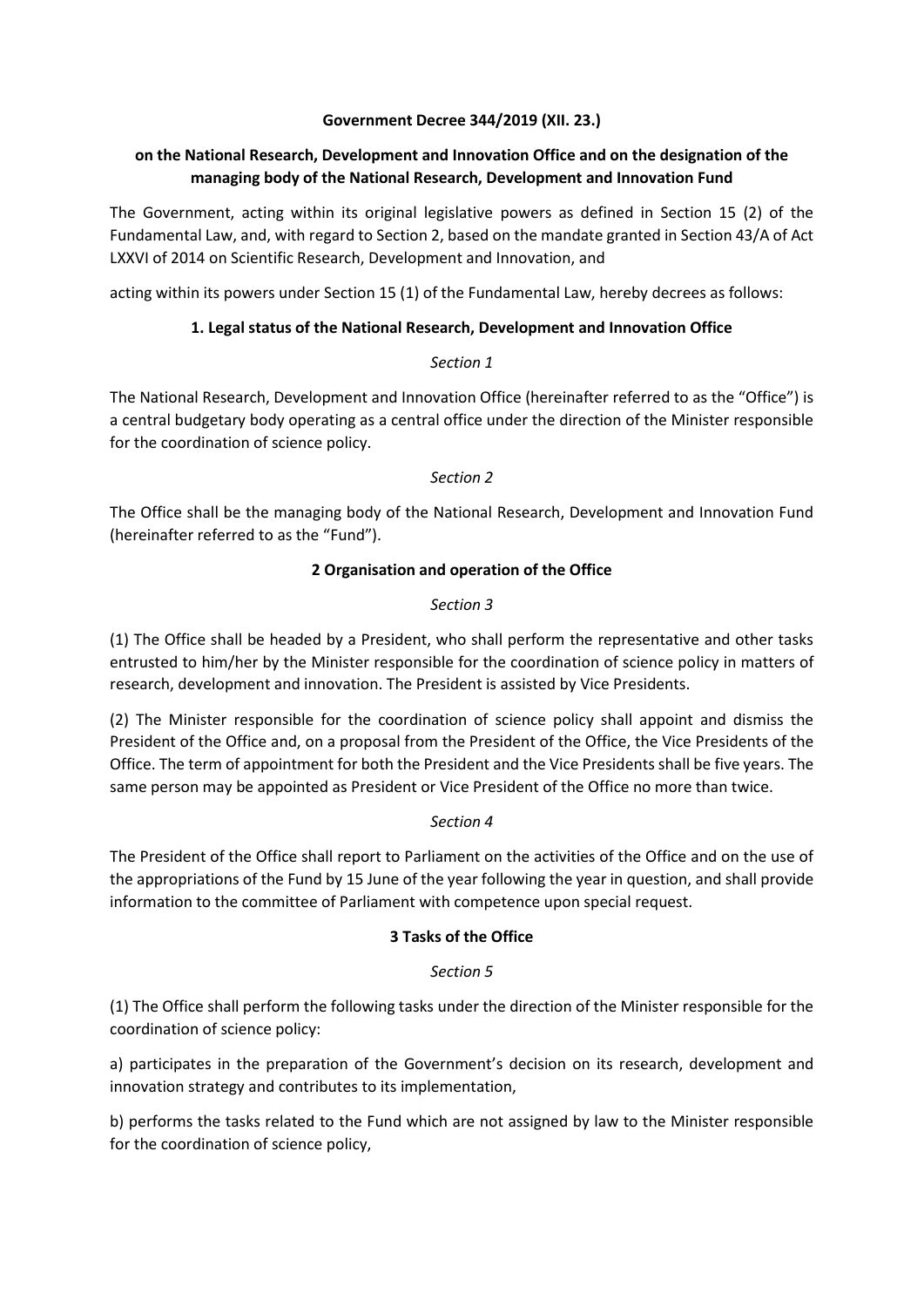c) in its capacity as a body managing research, development and innovation funding programmes financed by the Fund

ca) publishes the call for proposals approved by the Minister responsible for the coordination of science policy, and organises and conducts the evaluation and decision-making process in accordance with the call for proposals,

cb) issues funding documents and concludes funding agreements,

cc) monitors and controls funded projects,

d) prepares the decision of the Minister responsible for the coordination of science policy on the granting of domestic public funding from the Fund on the basis of an Act, government decree, government decision, international treaty or individual funding request,

e) contributes to certain tasks related to its research, development and innovation resources following the closing of the Economic Development Operational Program co-funded by the European Union,

f) carries out the tasks relating to budget support for the innovation-related objectives of the operational programmes, which fall within the competence of the policy officer and which are delegated to it by the Minister responsible for science policy coordination as the policy officer,

g) performs the technical tasks of international and European integration-driven cooperation in the field of research, development and innovation,

h) contributes to the utilisation and coordination of foreign research, development and innovation support provided to Hungary,

i) contributes to the research, development and innovation objectives of the European Union, in particular by fulfilling the national duties related to the European research, development and innovation framework programme,

j) fulfils the tasks related to international scientific and technology cooperation arising from legal obligations or international agreements,

k) facilitates the innovation activities of micro, small and medium enterprises to increase their competitiveness,

l) performs background analysis, evaluation and concept development for the programme strategy and planning of national research, development and innovation funding programmes, including the Fund, and monitors and assesses the funding programmes,

m) supports the organisation of conferences, exhibitions and publications directly related to research, development and innovation, the development of electronic information databases and libraries, and the award of prizes in the field of research, development and innovation,

n) in order to strengthen the innovation performance of the research, development and innovation sector and to increase the effectiveness of applicants, provides innovation services, in particular by promoting cooperation in the research, development and innovation sector, liaising with professional organisations, promoting application activity and innovation awareness, and establishing and operating a market support expert network,

o) contributes to the Government's tasks related the support and promotion of student excellence, talent management and teacher and researcher excellence and, to this end, operates the Secretariat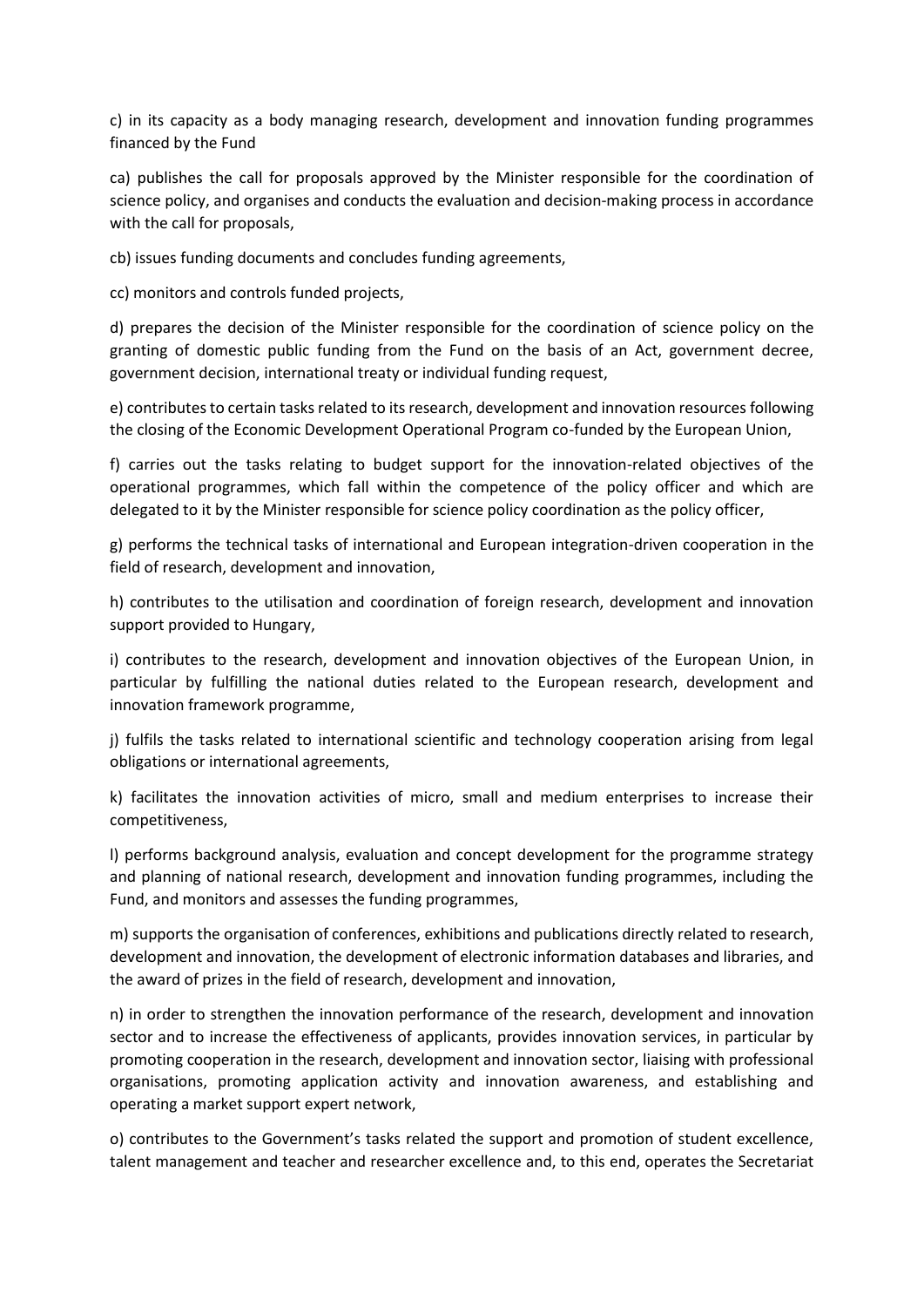of the National Council of Student Research Societies in accordance with the Act on national higher education.

p) fulfils the tasks of the Secretariat of the National Science Policy Council,

q) contributes to the renewal of the content of higher education courses and adult education courses offered by higher education institutions, under the direction of the Minister responsible for education and adult education, with regard to the tasks and competences related to higher education.

(2) In respect of grants of domestic public funding, the Office may conclude agreements to fulfil the tasks related to

a) accepting project proposals,

b) providing data related to the evaluation of project proposals,

c) preparing and concluding funding documents and funding agreements based on the model documents,

d) monitoring the implementation of projects,

e) receiving and formally checking the reports,

f) recording application data and ensuring that the related database is up-to-date and reliable.

(3) The Office shall cooperate with the member of the Government concerned, under the direction of the Minister responsible for the coordination of science policy, in the framework of the development and strengthening of international and European integration cooperation in the field of research, development and innovation policy, and shall

a) provide technical support to the Government's international science and technology policy activities;

b) contribute to the preparation of intergovernmental scientific and technology agreements and coordinate their implementation;

c) participate in directing the activities related to the diplomacy of science and technology;

d) participate in the Government's activities related to the development of the European Research Area;

e) contribute to the Government's tasks related to research, development and innovation within the framework of the rights and obligations arising from European Union membership;

f) act as a representative in international scientific and technological organisations and initiatives;

g) as part of its duties, cooperate with the foreign representations of Hungary and maintain contact with foreign representations and partner institutions operating in Hungary and abroad, especially the official bodies of the European Union.

(4) The President of the Office may lay down the detailed rules for the performance of the tasks specified in Subsection (3) in an agreement with the member of the Government concerned.

(5) In the performance of its tasks, the Office shall cooperate with the ministers competent in the sectoral research, development and innovation activities, the relevant public administration bodies,